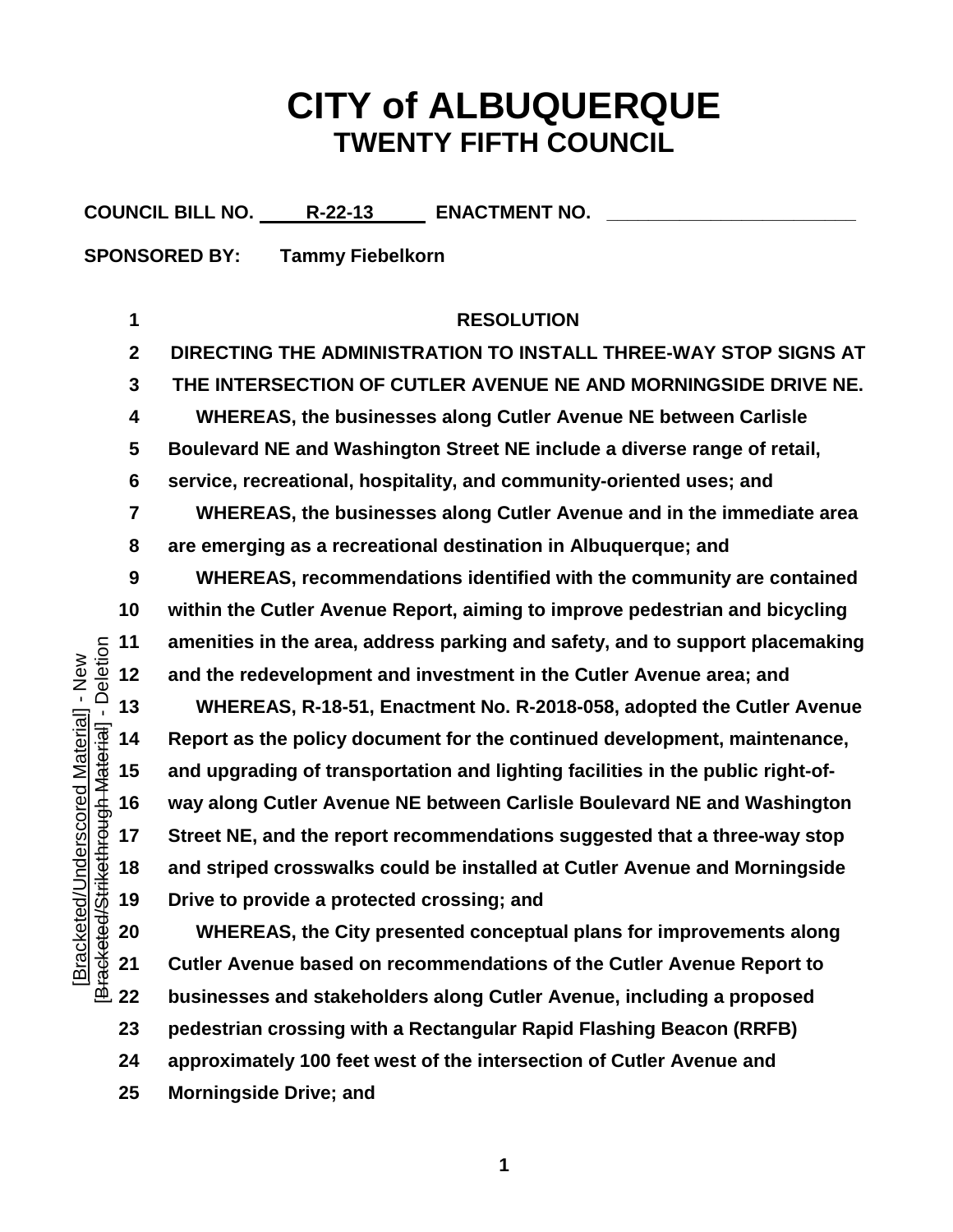**WHEREAS, stakeholders along Cutler Avenue expressed concern about the location of the crossing as it relates to business access and pedestrian convenience and safety, suggesting that crosswalks on both sides of the intersection of Cutler Avenue and Morningside Drive would be more heavily utilized and therefore provide safer crossings for patrons of businesses and students at the 21st Century Public Academy charter school at 4300 Cutler Avenue NE, which serves students in grades 1 through 8; and WHEREAS, a warrant analysis was conducted for a three-way stop at the** 

 **intersection of Cutler Avenue and Morningside Drive with data collected on November 15, 2021 between 7:00 AM and 6:00 PM; and**

**WHEREAS, the 21st Century Public Academy was operating on a hybrid schedule in November 2021, with approximately 60% in-person attendance, reducing the pedestrian volume at and around the school when data was collected; and**

**WHEREAS, the 21st Century Public Academy is expanding in the next year,** 

 **increasing the number of students they will serve and therefore families visiting the school; and**

 **and young adults due to the presence of both the charter school and the Keshet Dance Company at the intersection of Cutler Avenue and Morningside Drive; and**

 **WHEREAS, a significant number of of pedestrians in the area are children**<br> **18 20 Keshet Dance Company at the intersection of Cutler Avenue and Morningside**<br> **19 19 Company at the intersection of Cutler Avenu WHEREAS, data collected does not account for high pedestrian activity at the Stone Age gym, where parking is located across Cutler Avenue from the gym, after work hours and after sunset until closing at 10:00 PM or on weekends, nor does it reflect high pedestrian and bicycle activity in the evening related to other businesses along the corridor; and** 

 **WHEREAS, Albuquerque ranks one of the highest in the nation for pedestrian deaths; and**

 **WHEREAS, the City has adopted the Complete Streets Ordinance and in 2019 committed to Vision Zero to work toward the goal of zero traffic fatalities; and**